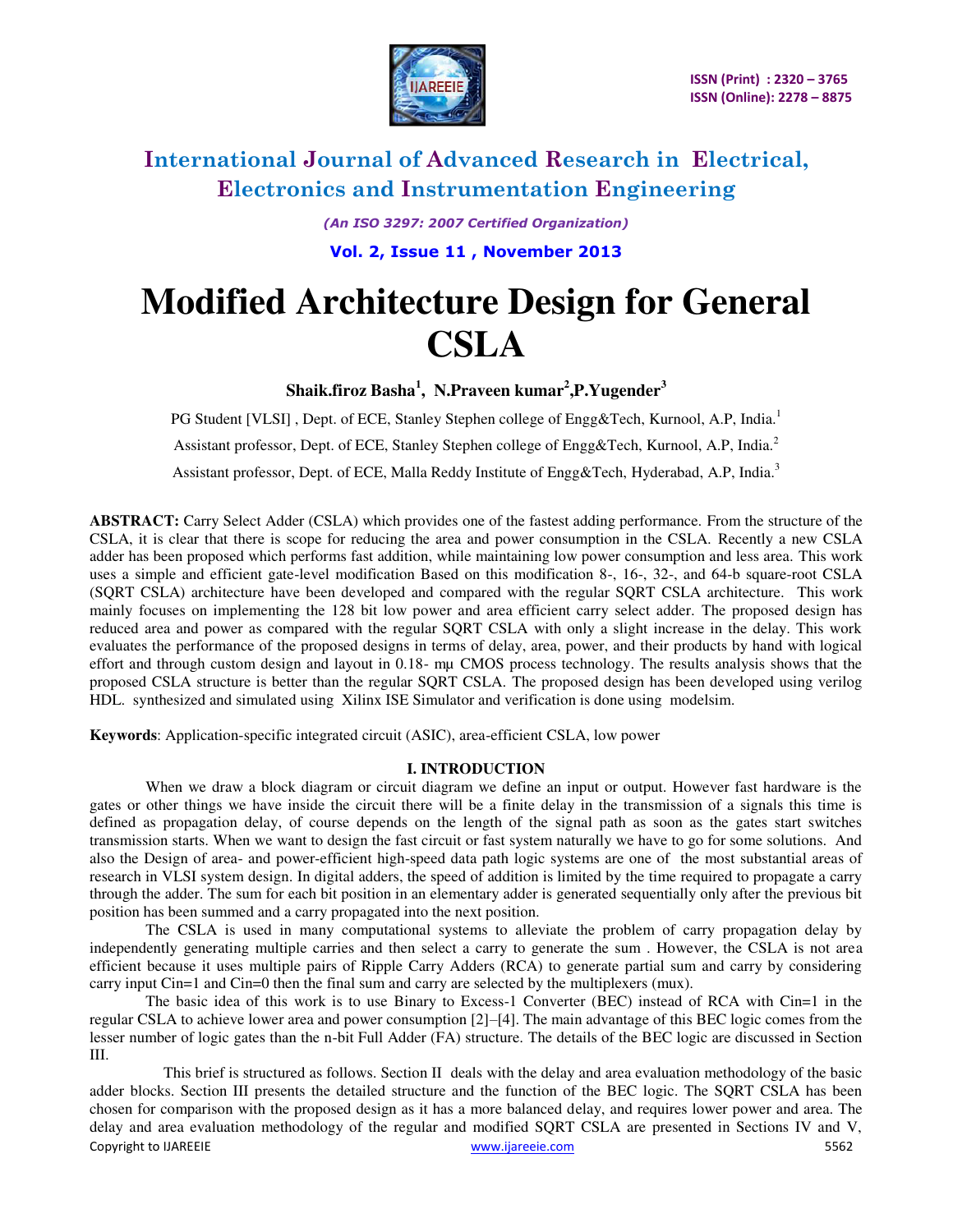

*(An ISO 3297: 2007 Certified Organization)* 

## **Vol. 2, Issue 11 , November 2013**

respectively. The ASIC implementation details and results are analyzed in Section VI. Finally, the work is concluded in Section VII.

### **II. DELAY AND AREA EVALUATION METHODOLOGY OF THE BASIC ADDER BLOCKS**

 The AND, OR, and Inverter (AOI) implementation of an XOR gate is shown in Fig. 1. The gates between the dotted lines are performing the operations in parallel and the numeric representation of each gate indicates the delay contributed by that gate.

The delay and area evaluation methodology considers all gates to be made up of AND, OR, and Inverter, each having delay equal to 1 unit and area equal to 1 unit. We then add up the number of gates in the longest path of a logic block that contributes to the maximum delay. The area evaluation is done by counting the total number of AOI gates required for each logic block. Based on this approach, the CSLA adder blocks of 2:1 mux, Half Adder (HA), and FA are evaluated and listed in Table I.



Fig. 1. Delay and Area evaluation of an XOR gate.

| Adder blocks | Delay | Area |
|--------------|-------|------|
| <b>XOR</b>   | 3     | 5    |
| $2:1$ Mux    | 3     |      |
| Half adder   | 3     | 6    |
| Full adder   | 6     | 13   |

# Table I.: Delay and Area Count

### **III. BEC**

As stated above the main idea of this work is to use BEC instead of the RCA with Cin=1 in order to reduce the area and power consumption of the regular CSLA. To replace the n-bit RCA, an n+1-bit BEC is required. A structure of a 6-b BEC are shown in Fig. 2 .



Fig. 2**:** 6-b BEC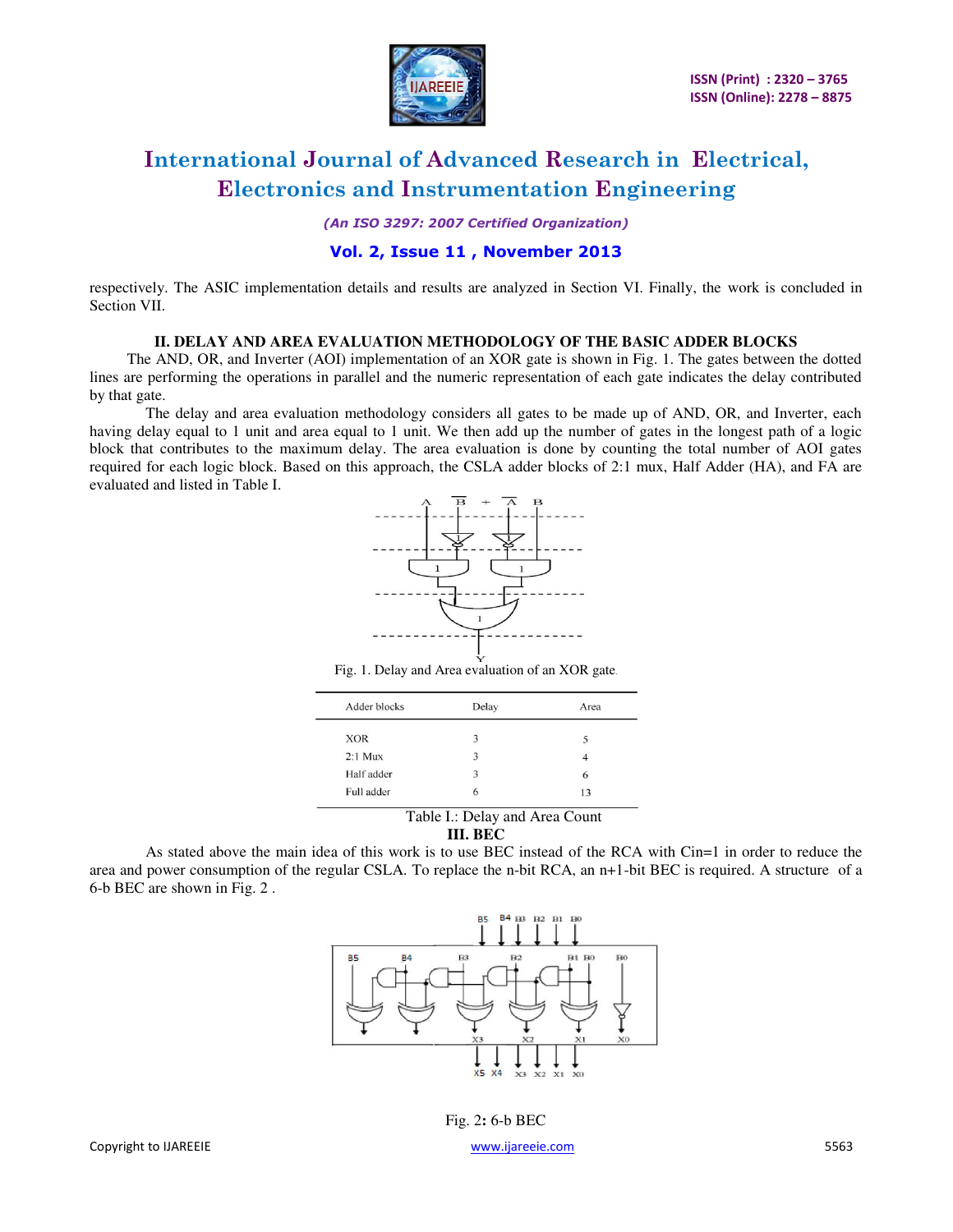

*(An ISO 3297: 2007 Certified Organization)* 

# **Vol. 2, Issue 11 , November 2013**

Fig. 3 illustrates how the basic function of the CSLA is obtained by using the 6-bit BEC together with the mux. One input of the 12:6 mux gets as it input (B5,B4,B3, B2, B1, and B0) and another input of the mux is the BEC output. This produces the two possible partial results in parallel and the mux is used to select either the BEC output or the direct inputs according to the control signal Cin. The importance of the BEC logic stems from the large silicon area reduction when the CSLA with large number of bits are designed. The Boolean expressions of the 6-bit BEC is listed as (note the functional symbols  $\sim$ NOT,&AND,^XOR)

 $X0 = -B0$ 

 $X1 = B0^{\wedge}B1$ 

 $X2 = B2^{\wedge} (B0 \& B1)$ 

 $X3 = B3^{\circ}$  (B0 & B1 & B2)

 $X4 = B4^{\circ}$  (B0 & B1 & B2 & B3)

 $X5 = B5^{\wedge} (B0 \& B1 \& B2 \& B3 \& B4).$ 



Fig.3, 6-b BEC with 12:6 mux.

#### **IV. DELAY AND AREA EVALUATION METHODOLOGY OF REGULAR 128-B SQRT CSLA**

The structure of the 128-b regular SQRT CSLA is shown in Fig. 4. It has sixteen groups of different size RCA. The delay and area evaluation of first five groups are shown in Fig. 5, in which the numerals within [ ] specify the delay values, e.g., sum2 requires 10 gate delays. The steps leading to the evaluation are as follows.

- 1) The group2 [see Fig. 5(a)] has two sets of 2-b RCA. Based on the consideration of delay values of Table I, the arrival time of selection input c1[time(t)=7] of 6:3 mux is earlier than S3[t=8] and later than s2[t =6] Thus, sum3[t = 11] is summation of S3 and MUX[t=3] and SUM2[t=10] is summation of C1 and mux.
- 2) Except for group2, the arrival time of mux selection input is always greater than the arrival time of data outputs from the RCA's. Thus, the delay of group3 to group5 is determined, respectively as follows:  ${c6; sum[6:4]} = c3[t=10]+*mu*x$  ${c10; sum[10:7]} = c6[t = 13] + max$

{cout; sum[15 : 11]} = c10[t = 16] + mux.

- 
- 3) The one set of 2-b RCA in group2 has 2 FA for Cin=1and the other set has 1 FA and 1 HA for Cin=0. Based on the area count of Table I, the total number of gate counts in group2 is determined as follows: Gate count=57(FA+HA+MUX).

 FA=39(3 \*13)  $HA=6(1 * 6)$  $Mux=12(3*4)$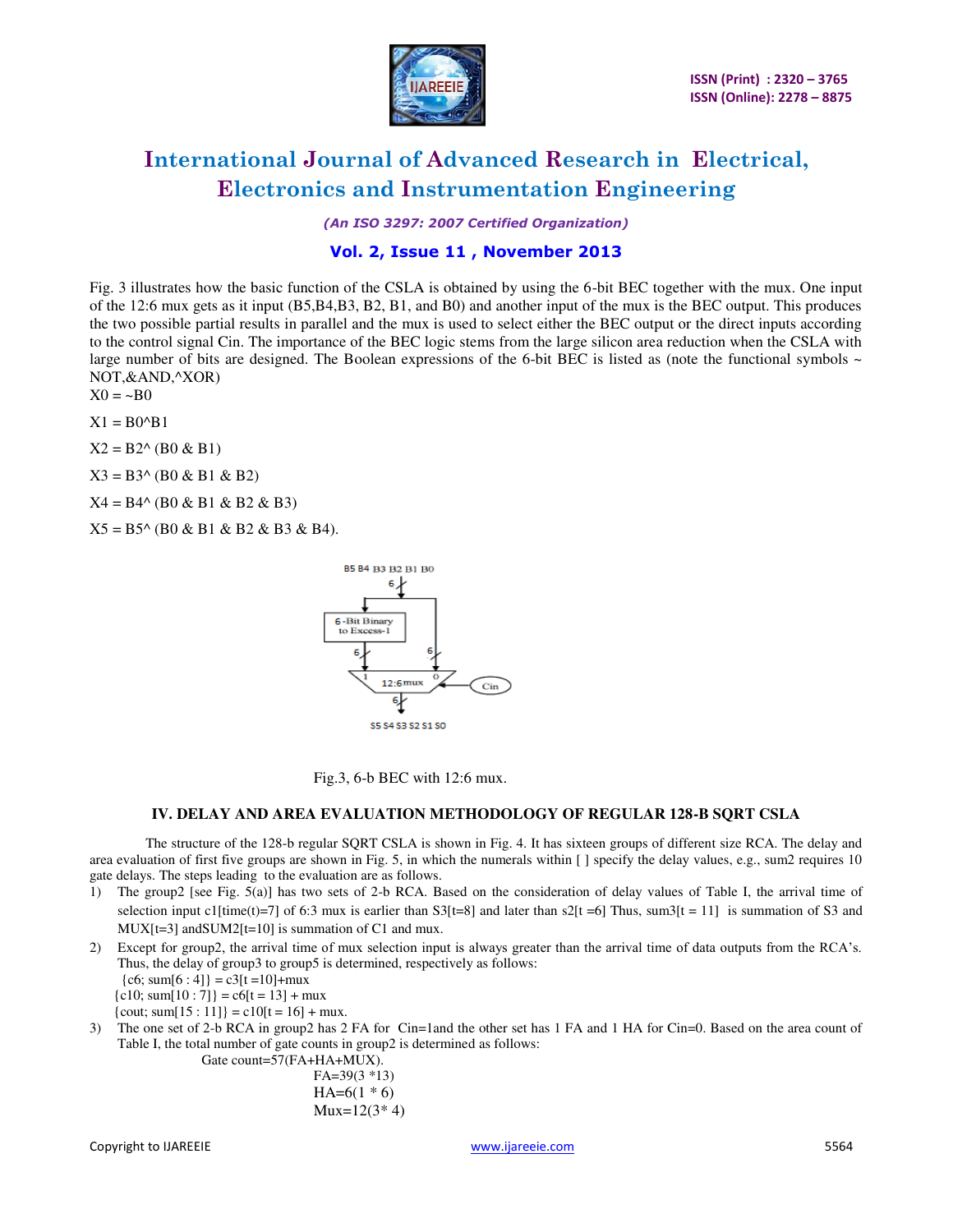

*(An ISO 3297: 2007 Certified Organization)* 

# **Vol. 2, Issue 11 , November 2013**

4) Similarly, the estimated maximum delay and area of the other groups in the regular SQRT CSLA are evaluated.





Fig4: 128-bit Regular carry select adder Fig5: Delay and area evaluation of regular SQRT CSLA:(a) group2, (b)group3,(c) group4, and (d) group5. F is a Full Adder.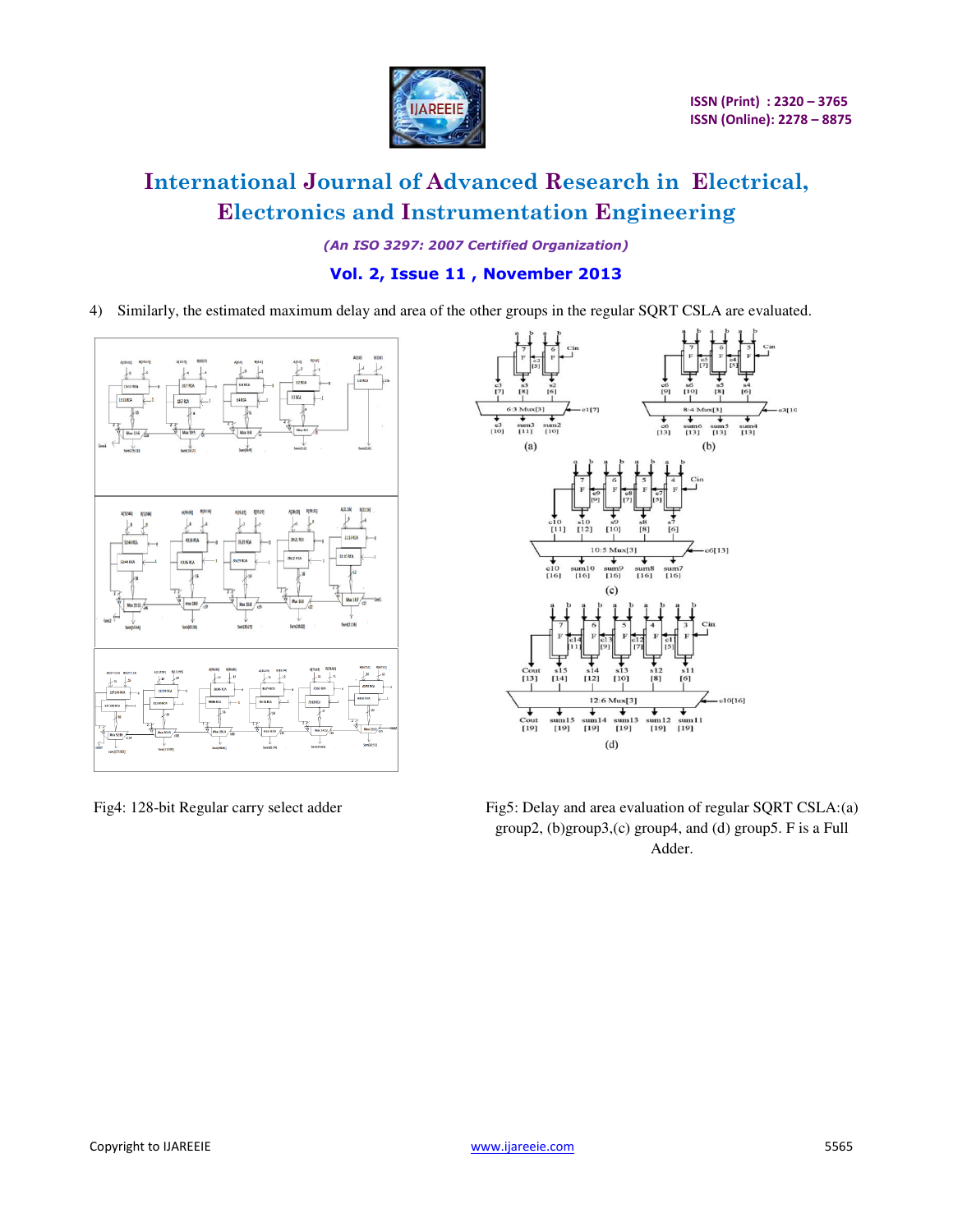

*(An ISO 3297: 2007 Certified Organization)* 

# **Vol. 2, Issue 11 , November 2013**

#### **V. DELAY AND AREA EVALUATION METHODOLOGY OF MODIFIED128-B SQRT CSLA**

The structure of the proposed 128-b SQRT CSLA using BEC for RCA with Cin =1 to optimize the area and power is shown in Fig. 6. We again split the first16-bits from the structure into five groups. The delay and area estimation of each group are shown in Fig. 7. The steps leading to the evaluation are given here.

1) The group2 [see Fig. 7(a)] has one 2-b RCA which has 1 FA and 1 HA for Cin=0 Instead of another 2-b RCA with Cin =1 a 3 b BEC is used which adds one to the output from 2-b RCA.

Based on the consideration of delay values of Table I, the arrival time of selection input C1[time(t)=7] of 6:3 mux is earlier than the S3[t=9]and C3[t=10]and later than the S2[t=4]Thus, the sum3 and final C3 (output from mux) are depending on S3 and mux and partial C3 (input to mux) and mux, respectively. The sum2 depends on C1 and mux.

2) For the remaining group's the arrival time of mux selection input is always greater than the arrival time of data inputs from the BEC's. Thus, the delay of the remaining groups depends on the arrival time of mux selection input and the mux delay.

3) the area count of group 2 is determined as follows :

Gate count =  $43$ (FA+HA+MUX+BEC) FA=13(1\*13)  $HA=6(1*6)$  $AND = 1$  $NOT = 1$  $MUX = 12(3*4)$  $XOR = 10(2*5)$ .

4)Similarly, the estimated maximum delay and area of the other groups of the modified SQRT CSLA are evaluated. this SQRT CSLA saves 113 gate areas than the regular SQRT CSLA, with only 11 increases in gate delays. To further evaluate the performance, we have resorted to ASIC implementation and simulation.





Fig6: 128-bit modified carry select add Fig.7. Delay and area evaluation of modified SQRT CSLA: (a) group2,(b)group3, (c) group4, and (d) group5. H is a Half Adder.

Copyright to IJAREEIE www.ijareeie.com 5566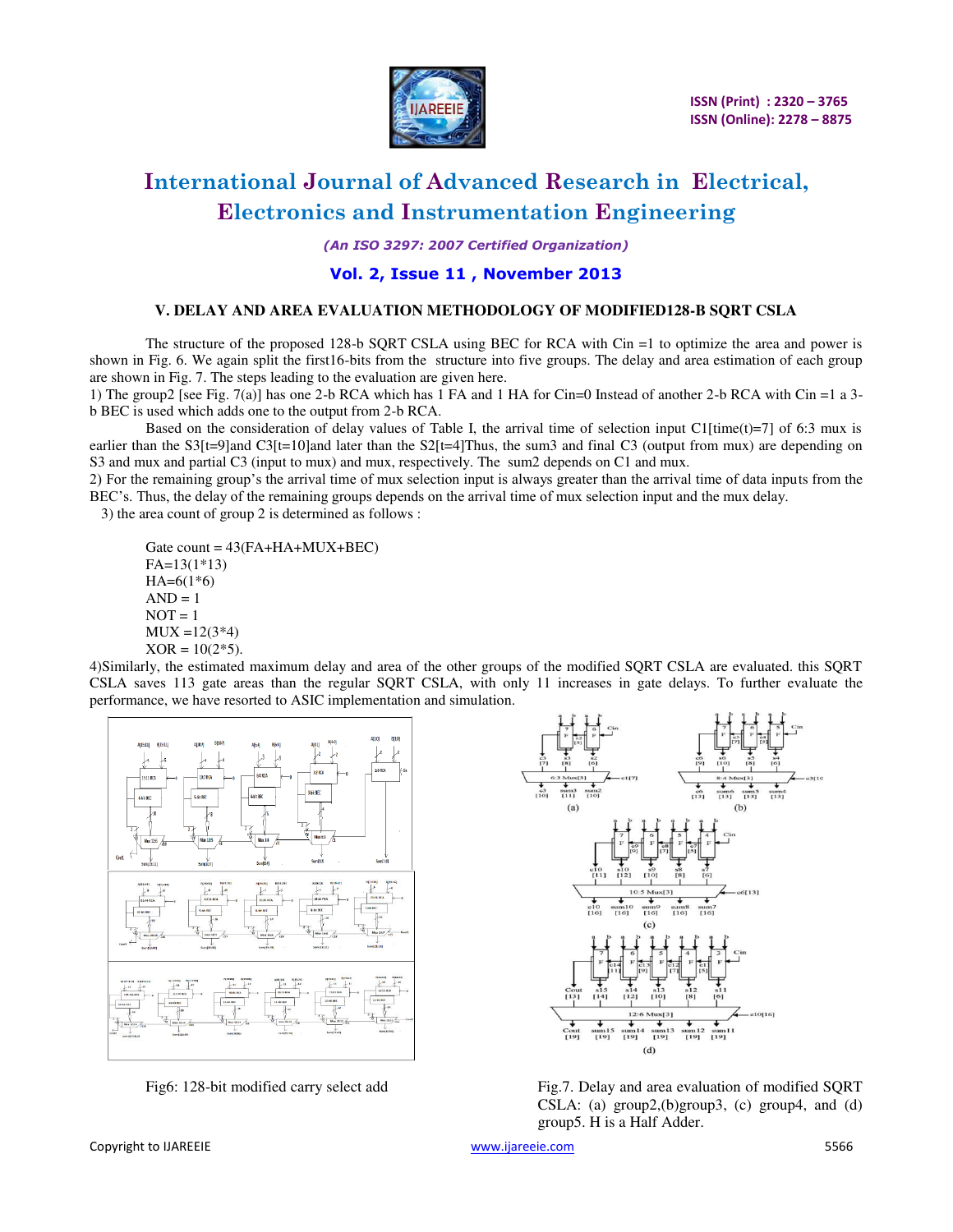

*(An ISO 3297: 2007 Certified Organization)* 

## **Vol. 2, Issue 11 , November 2013**

### **VI. ASIC IMPLEMENTATION RESULTS**

The design proposed in this paper has been developed using Verilog- HDL and synthesized in Cadence RTL compiler using typical libraries of TSMC 0.18 um technology. The synthesized Verilog netlist and their respective design constraints file (SDC) are imported to Cadence SoC Encounter and are used to generate automated layout from standard cells and placement and routing [7]. Parasitic extraction is performed using Encounter's Native *RC* extraction tool and the extracted parasitic *RC* (SPEF format) is back annotated to Common Timing Engine in Encounter platform for static timing analysis. For each word size of the adder, The similar design flow is followed for both the regular and modified SQRT CSLA. Table II exhibits the simulation results of both the CSLA structures in terms of delay, area and power. The area indicates the total cell area of the design and the total power is sum of the leakage power, internal power and switching power. The percentage reduction in the cell area, total power, power-delay product and the area–delay product as function of the bit size are shown in Fig. 8(a). Also plotted is the percentage delay overhead in Fig. 8(b). It is clear that the area of the 8-, 16-, 32-, 64-,128-b proposed SQRT CSLA is reduced by 9.7%, 15%, 16.7%, and 17.4%, respectively. The total power consumed shows a similar trend of increasing reduction in power consumption 7.6%, 10.56%, 13.63%, and 15.46 % with the bit size. Interestingly, the delay overhead also exhibits a similarly decreasing trend with bit size. The delay overhead for the 8, 16, and 32-b is 14%, 9.8%, and 6.7% respectively, whereas for the 64-b it reduces to only 3.76%. The power–delay product of the proposed 8-b is higher than that of the regular SQRT CSLA by 5.2% and the area-delay product is lower by 2.9%. However, the power-delay product of the proposed 16-b SQRT CSLA reduces by 1.76% and for the 32-b and 64-b by as much as 8.18%, and 12.28% respectively. Similarly the area-delay product of the proposed design for 16-, 32-, and 64-b is also reduced by 6.7%, 11%, and 14.4% respectively .

| Group   | of<br>Delay<br>SSB<br><b>CSLA</b> | of<br><b>Delay</b><br>Modified<br>SSB | of<br>Area<br>SSB<br><b>CSLA</b> | of<br>Area<br>Modified<br>SSB |
|---------|-----------------------------------|---------------------------------------|----------------------------------|-------------------------------|
|         | 11                                | <b>CSLA</b><br>13                     | 57                               | <b>CSLA</b><br>43             |
| Group2  |                                   |                                       |                                  |                               |
| Group3  | 13                                | 16                                    | 87                               | 61                            |
| Group4  | 16                                | 19                                    | 117                              | 84                            |
| Group5  | 19                                | 22                                    | 147                              | 107                           |
| Group6  | 22                                | 25                                    | 177                              | 142                           |
| Group7  | 25                                | 28                                    | 207                              | 158                           |
| Group8  | 25                                | 28                                    | 207                              | 158                           |
| Group9  | 28                                | 31                                    | 267                              | 181                           |
| Group10 | 31                                | 34                                    | 297                              | 199                           |
| Group11 | 34                                | 37                                    | 327                              | 211                           |
| Group12 | 37                                | 40                                    | 357                              | 241                           |
| Group13 | 40                                | 43                                    | 387                              | 262                           |
| Group14 | 43                                | 46                                    | 417                              | 287                           |
| Group15 | 46                                | 49                                    | 447                              | 310                           |

TABLE II: Comparison of The Regular And Modified SQRT CSLA